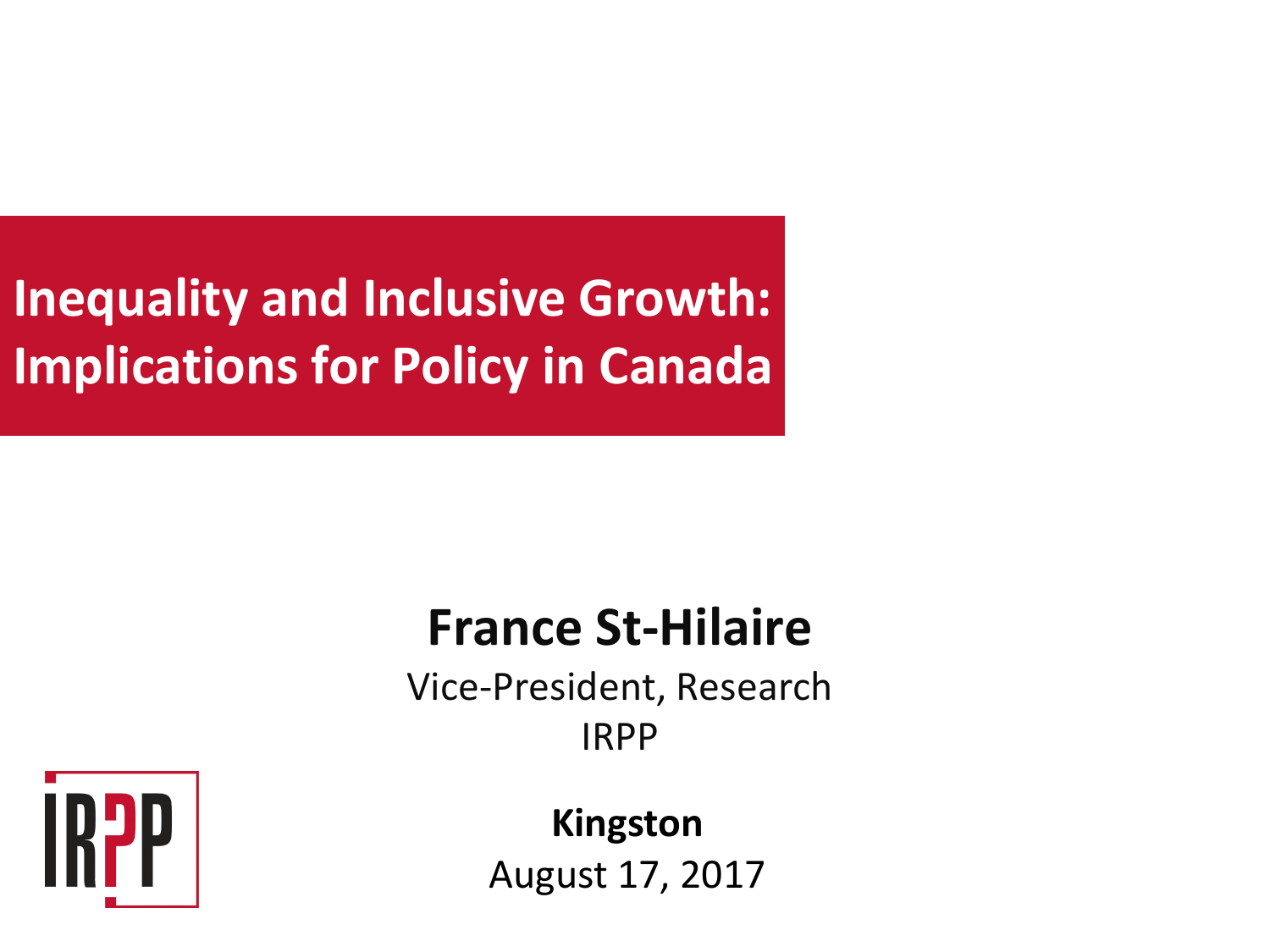## **Changing policy paradigm**

*"[Maximizing growth and inclusiveness at the same time,]* that's exactly what we are trying to encourage *our* countries to do. We call it "the Nexus"... how to become more productive by being more inclusive ... But *to do that, our economic models and our economic metrics* may need to change... It means putting people at the centre of policy making. That's what we don't have. We have production. We have consumption. We have GDP per capita. We don't have people."

Gabriela Ramos, OECD Chief of Staff, The Globe and Mail, June 20, 2017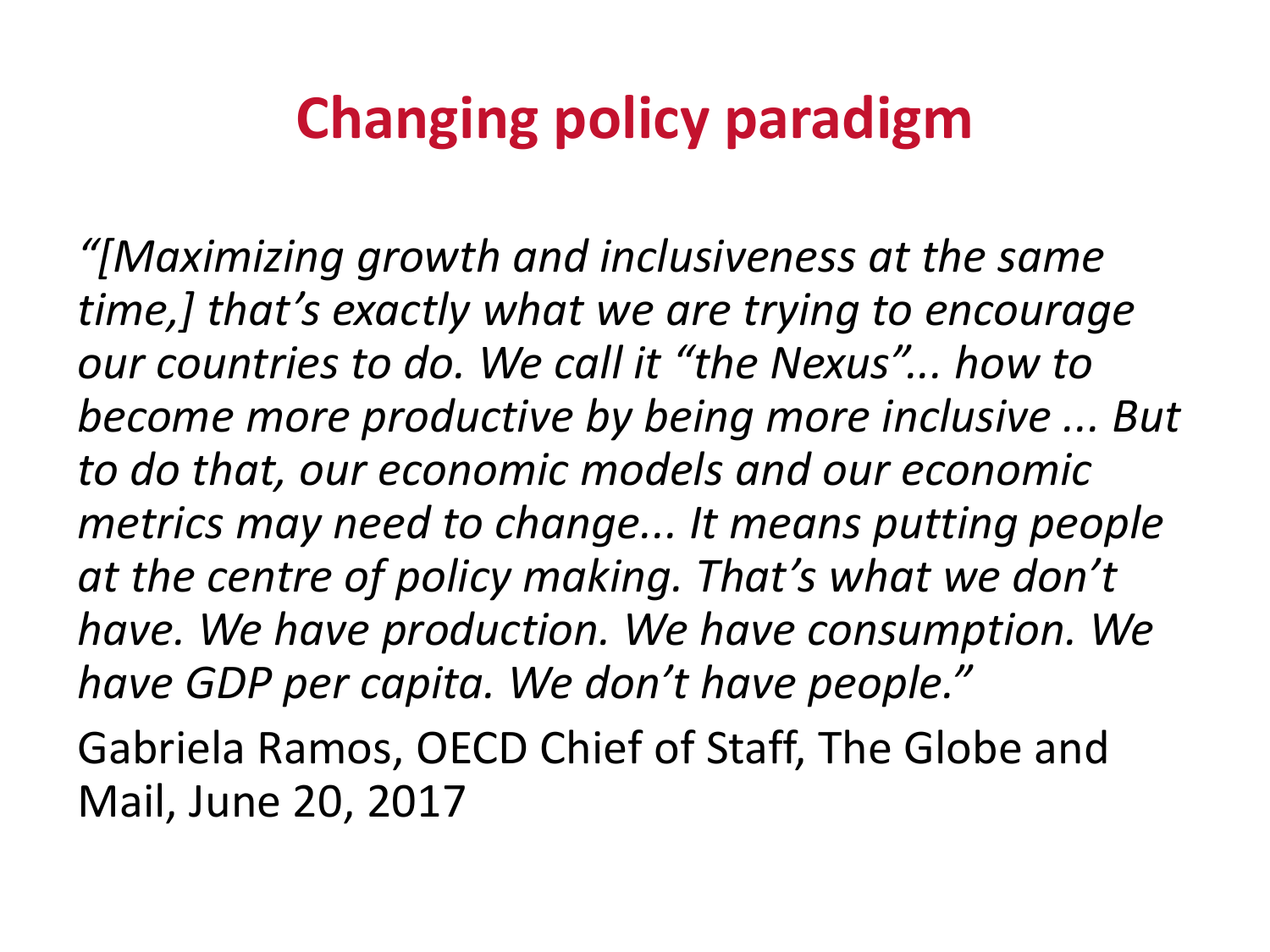# **The old approach (1)**

For several decades, governments promoted economic growth through:

- **Trade liberalization**
- Financial deregulation
- Tax cuts
- **Elexible labour markets**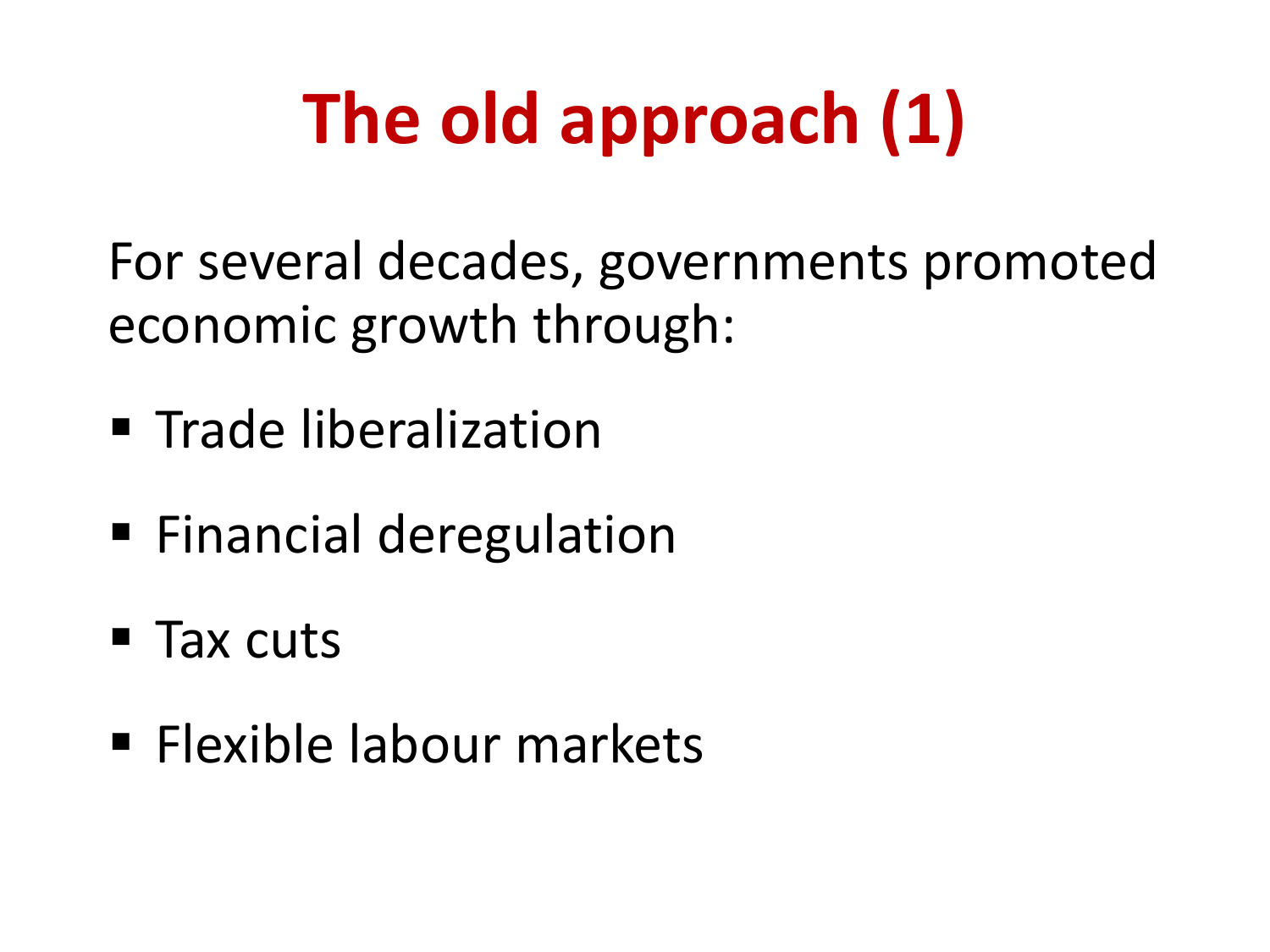# The old approach (2)

This period coincided with:

- Substantial rise in market income inequality
- Wage stagnation
- Polarization of jobs and/or earnings
- Rise of the  $1\%$
- $\blacksquare$  Increase in nonstandard work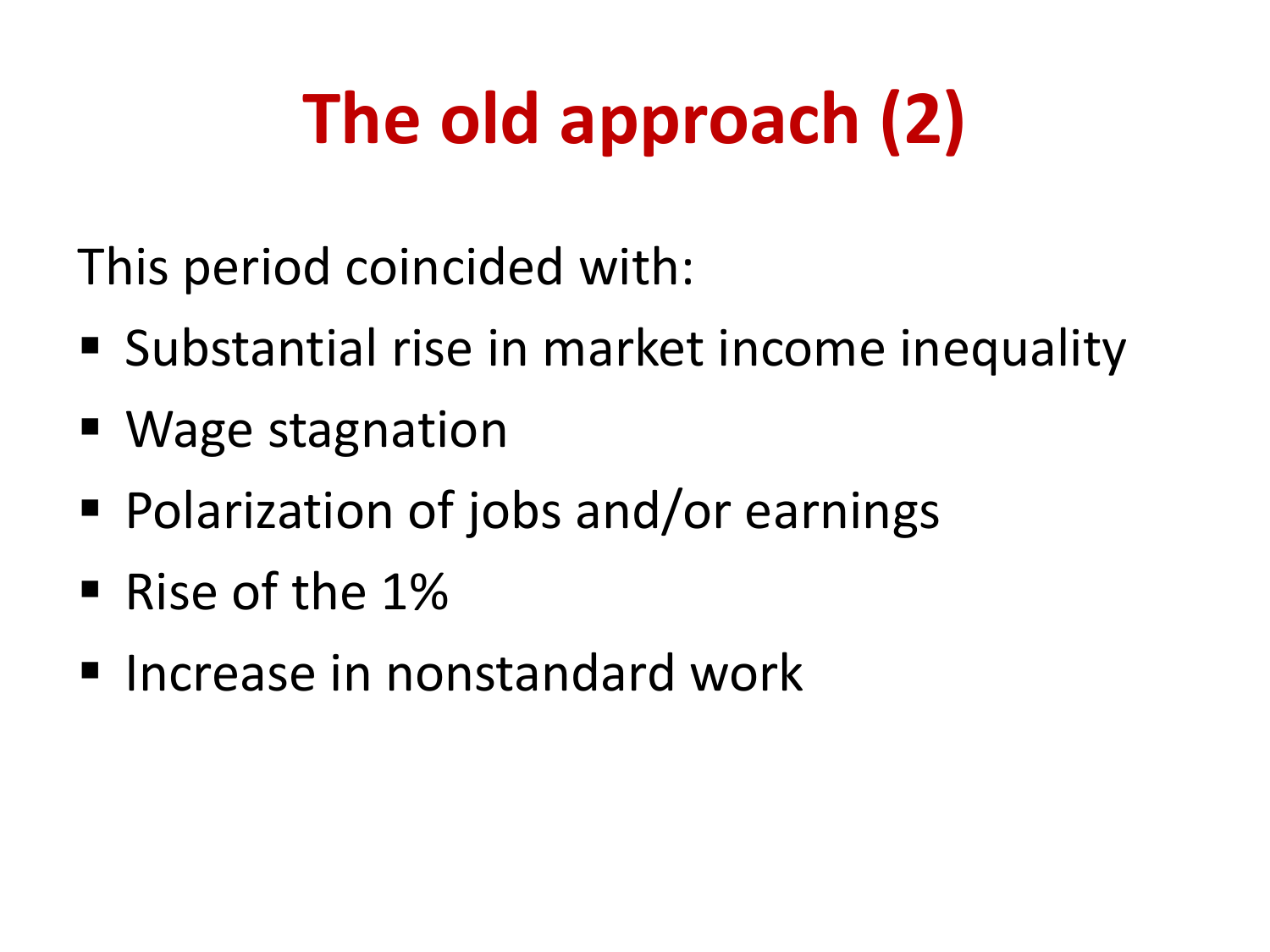## **Toward a new approach**

- Mounting evidence on the long-term socio-<br>economic impacts of inequality
- Potentially associated with poorer growth prospects
- Detrimental to social cohesion and political stability (Brexit, Trump)
- Trade, productivity and innovation still on the agenda
- But also need to mitigate their negative distributional impacts and more broadly share the benefits of growth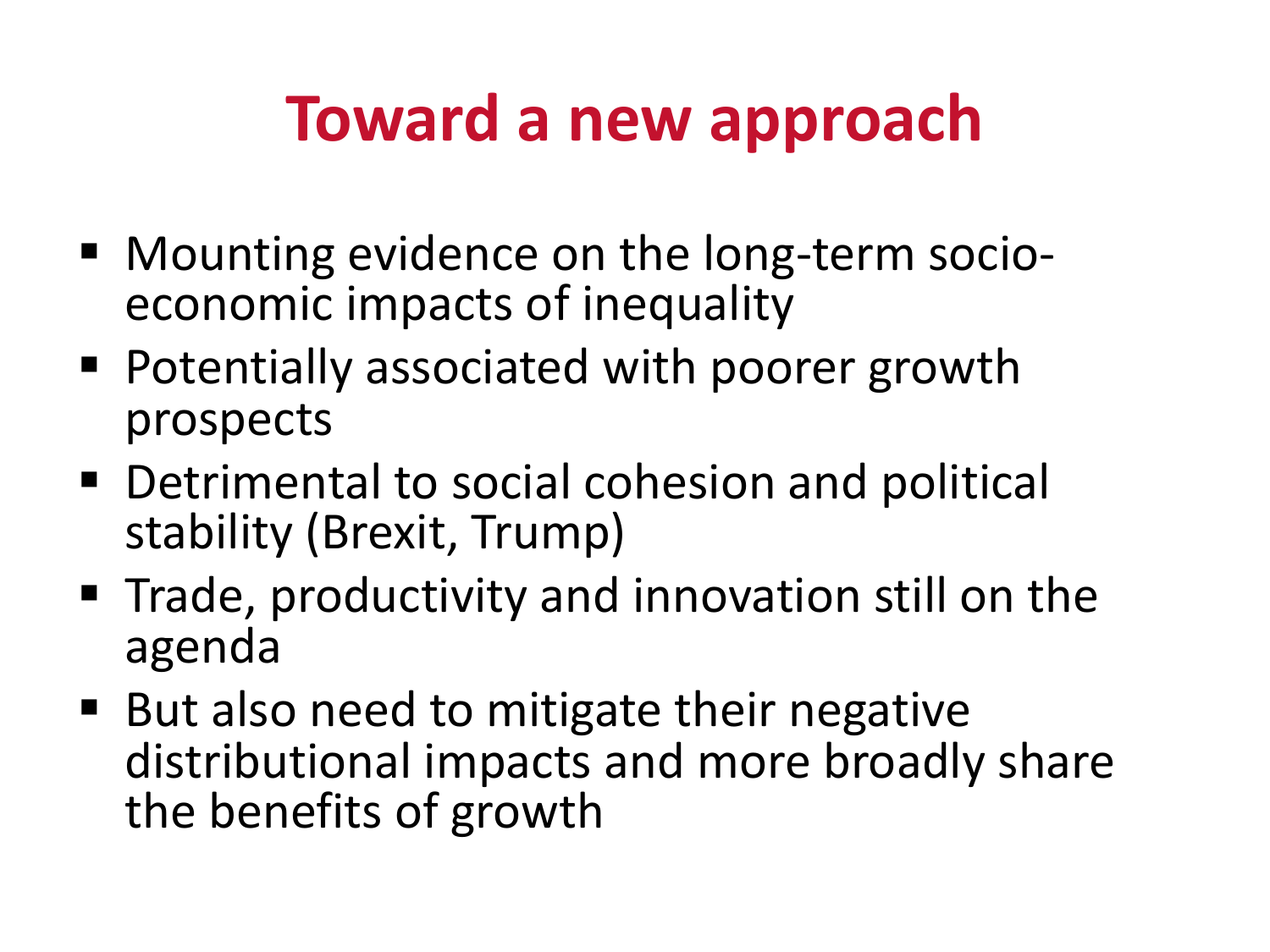

**A 3-year research initiative, which examined the causes** and consequences of **income inequality trends in Canada over the past four decades and the role of policy**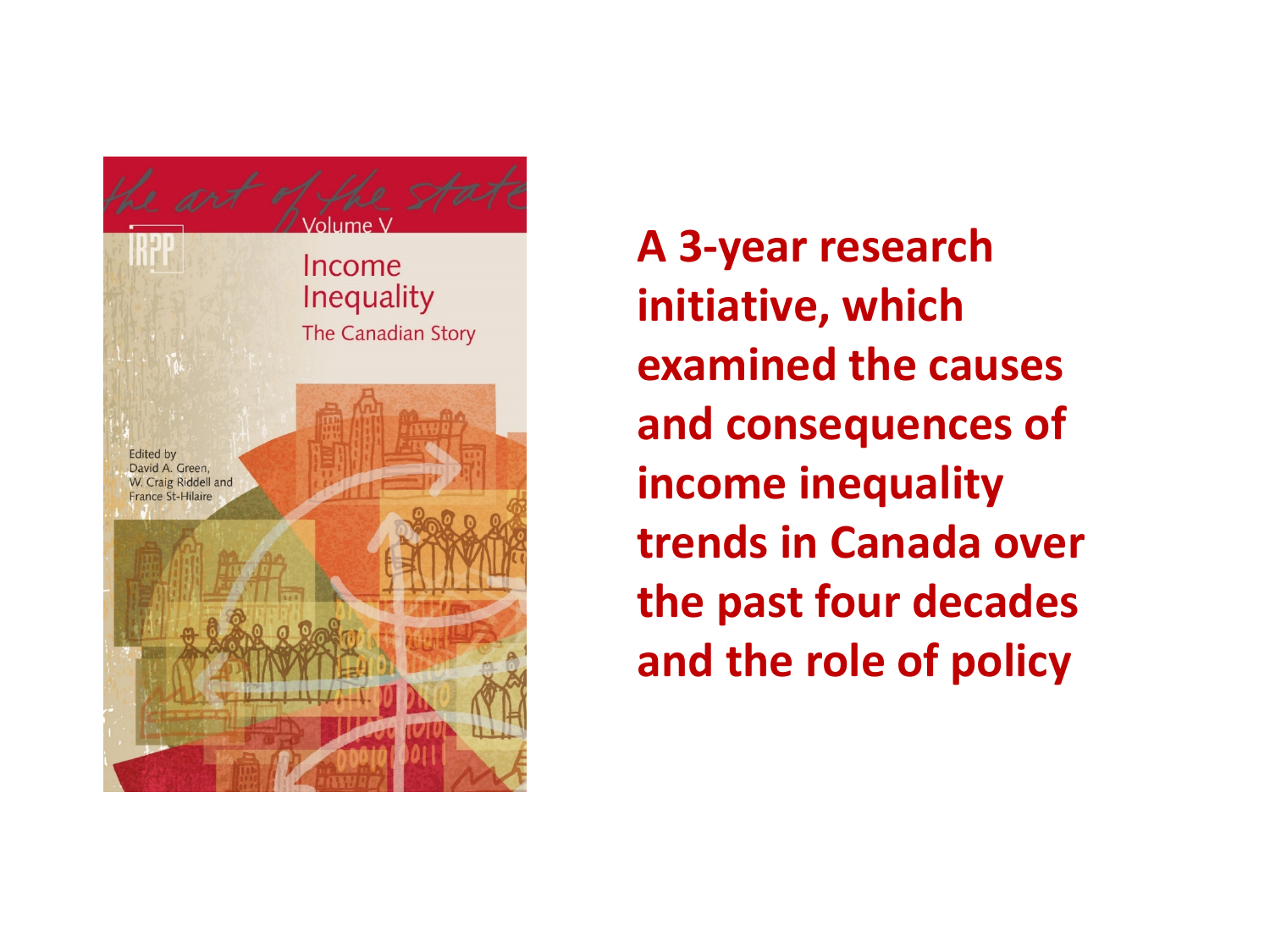# **Inequality trends in Canada**

- Market income inequality increased considerably in the 1980s and 1990s
- Stable since 2000 (natural resource boom)
- Proportion of male middle-class workers fell 10 points; their share of earnings dropped even more (1970-2005)
- The share of market income going to top 1% rose from 8 to 12% (1980-2014)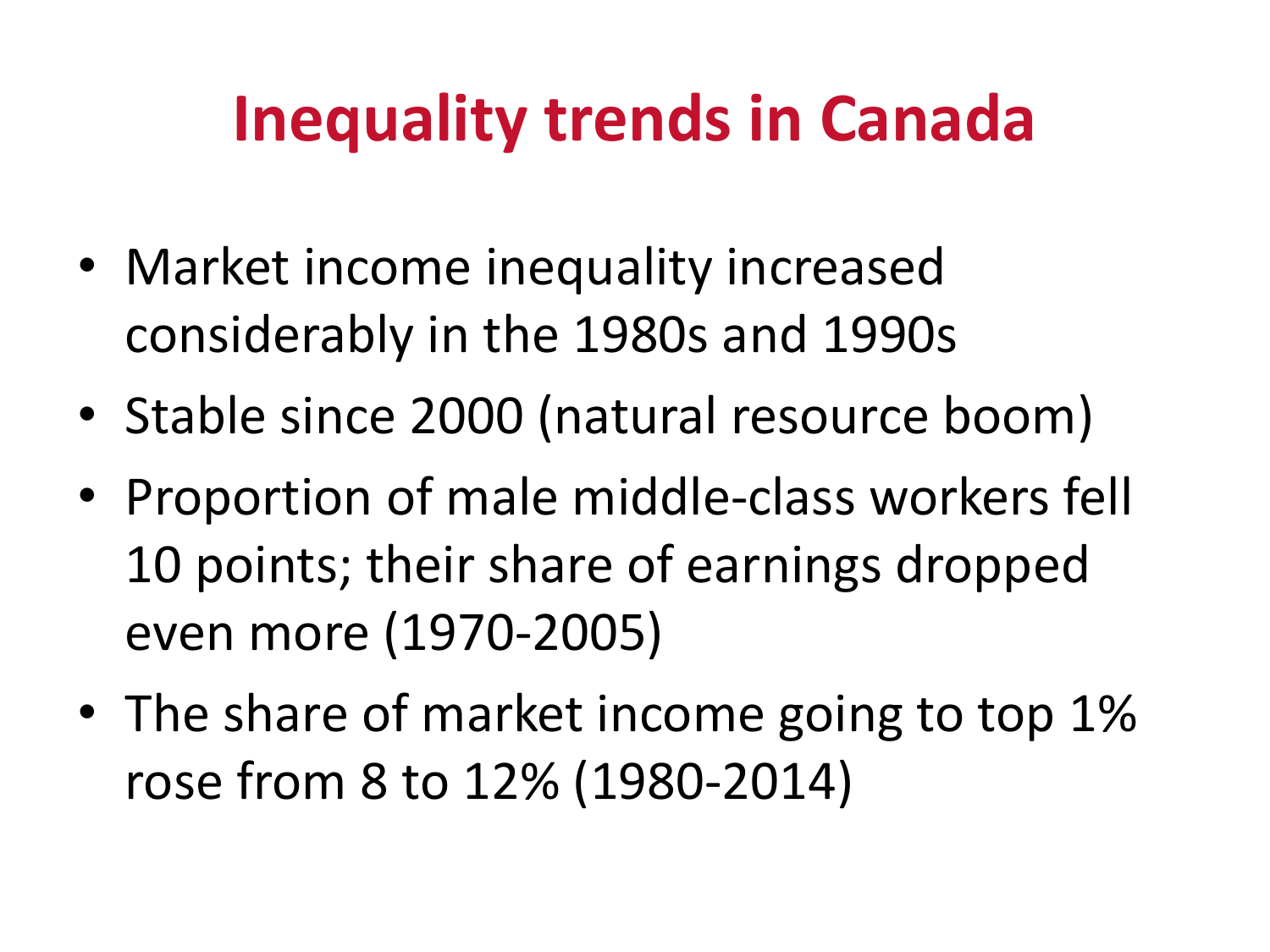

Source: Calculations based on Statistics Canada, CANSIM tables 204-0001 and 326-0021.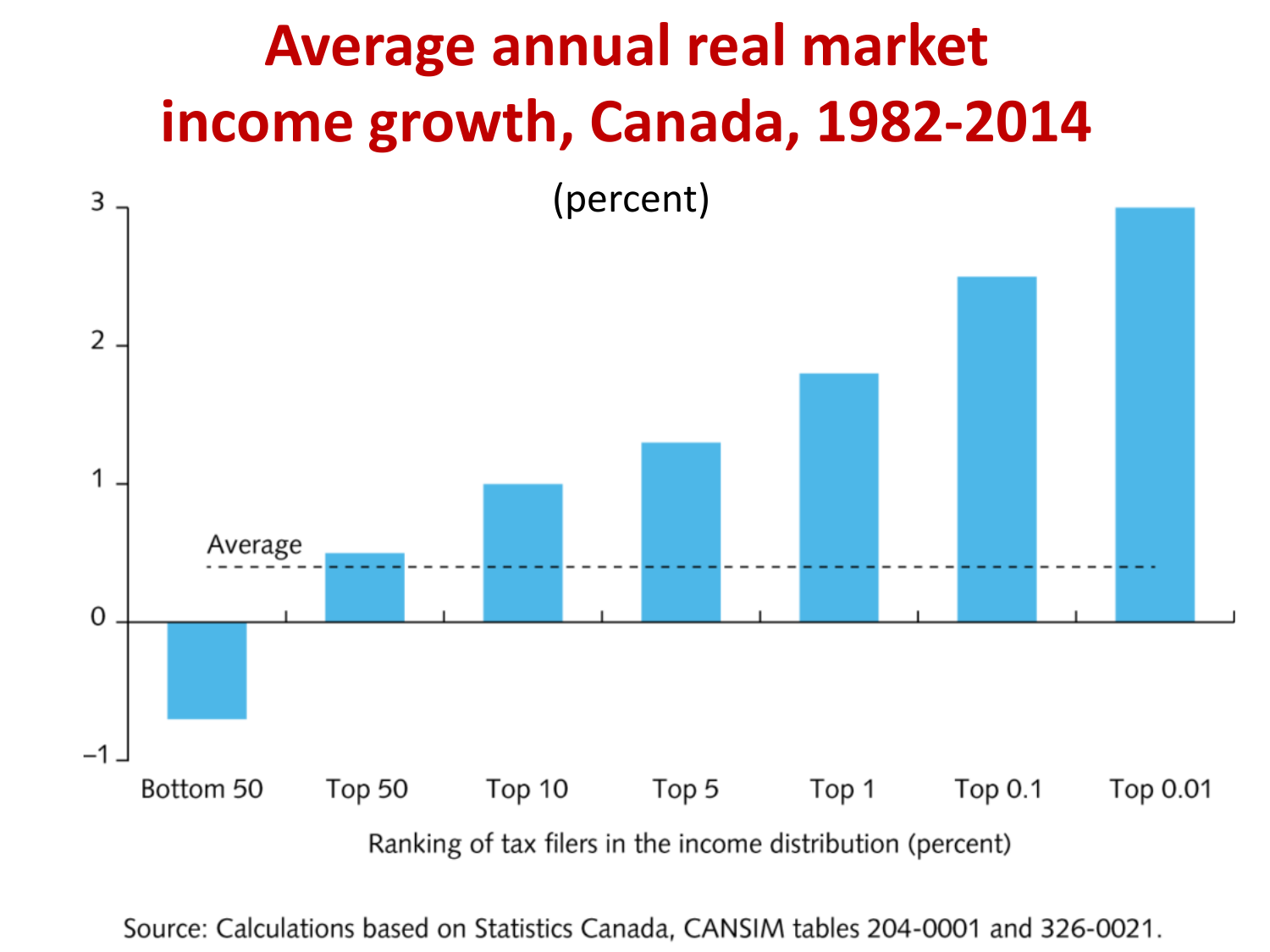#### **Cumulative real change in output per hour worked** and median hourly earnings, Canada, 1980-2014

(percent)



Source: Calculations based on Uguccioni, Sharpe and Murray (2016).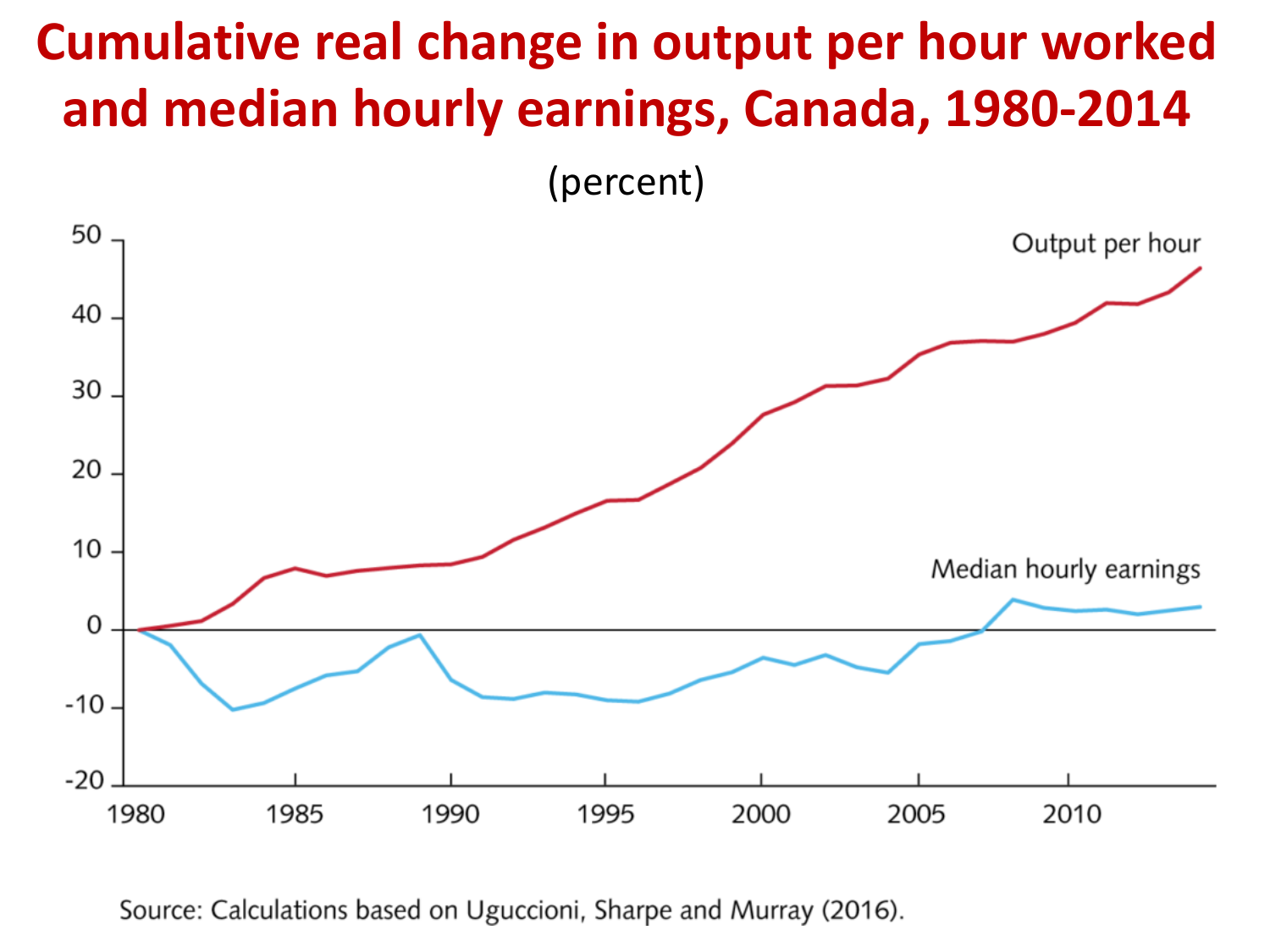#### **Declining share of income allocated to wages and bottom 99%**

Labour share of total income with and without the top 1 percent of earners, Canada, 1982-2008



Source: Lemieux and Riddell (in this volume).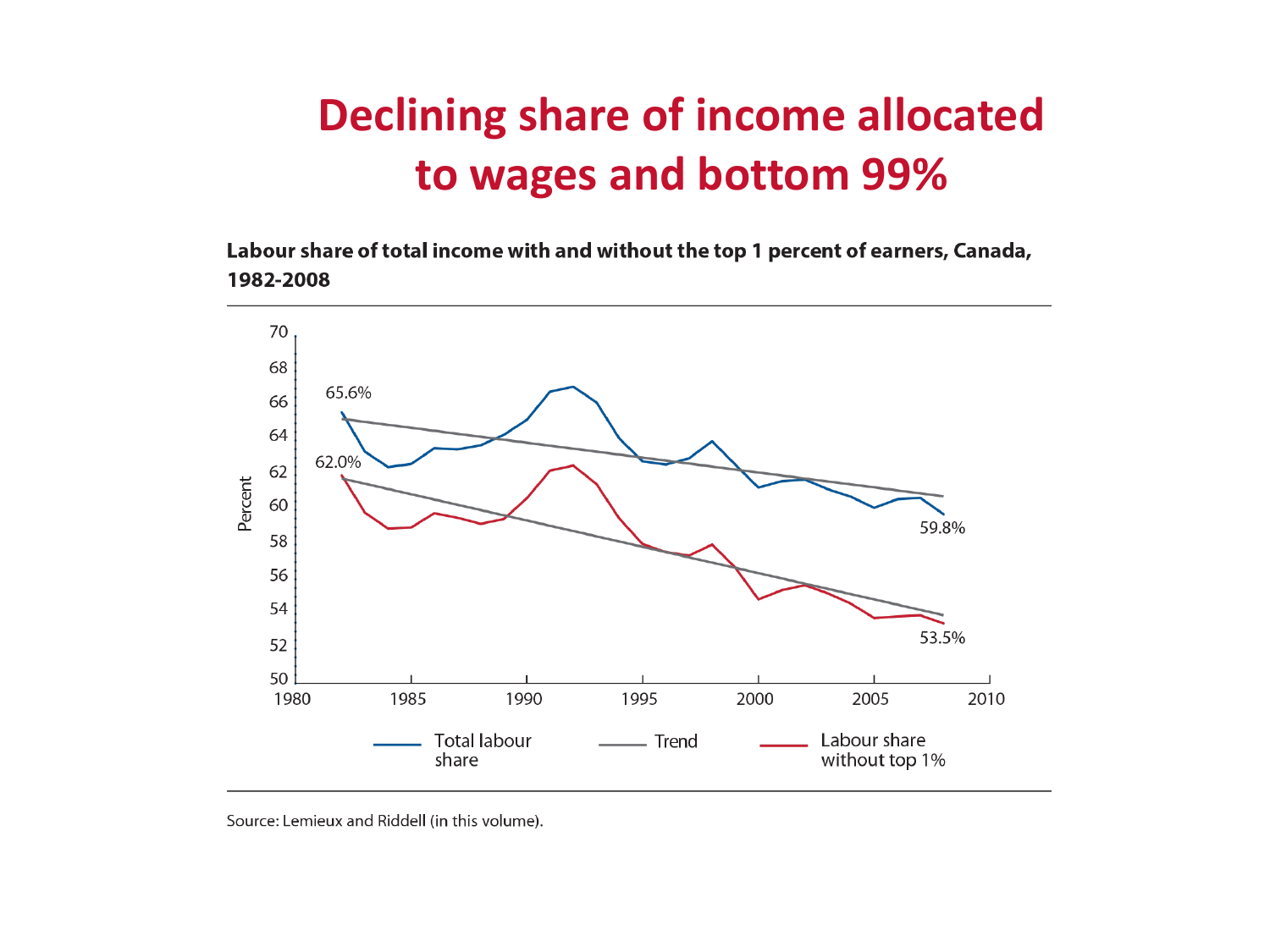# **Policy implications (1)**

- Trudeau government quickly followed through on election promises to help the middle class
- But incremental policy changes will not alter underlying inequality trends
- Unrealistic to rely mostly on tax-transfer system to mitigate the outcomes of inherent economic forces, in particular shifts in bargaining power over wages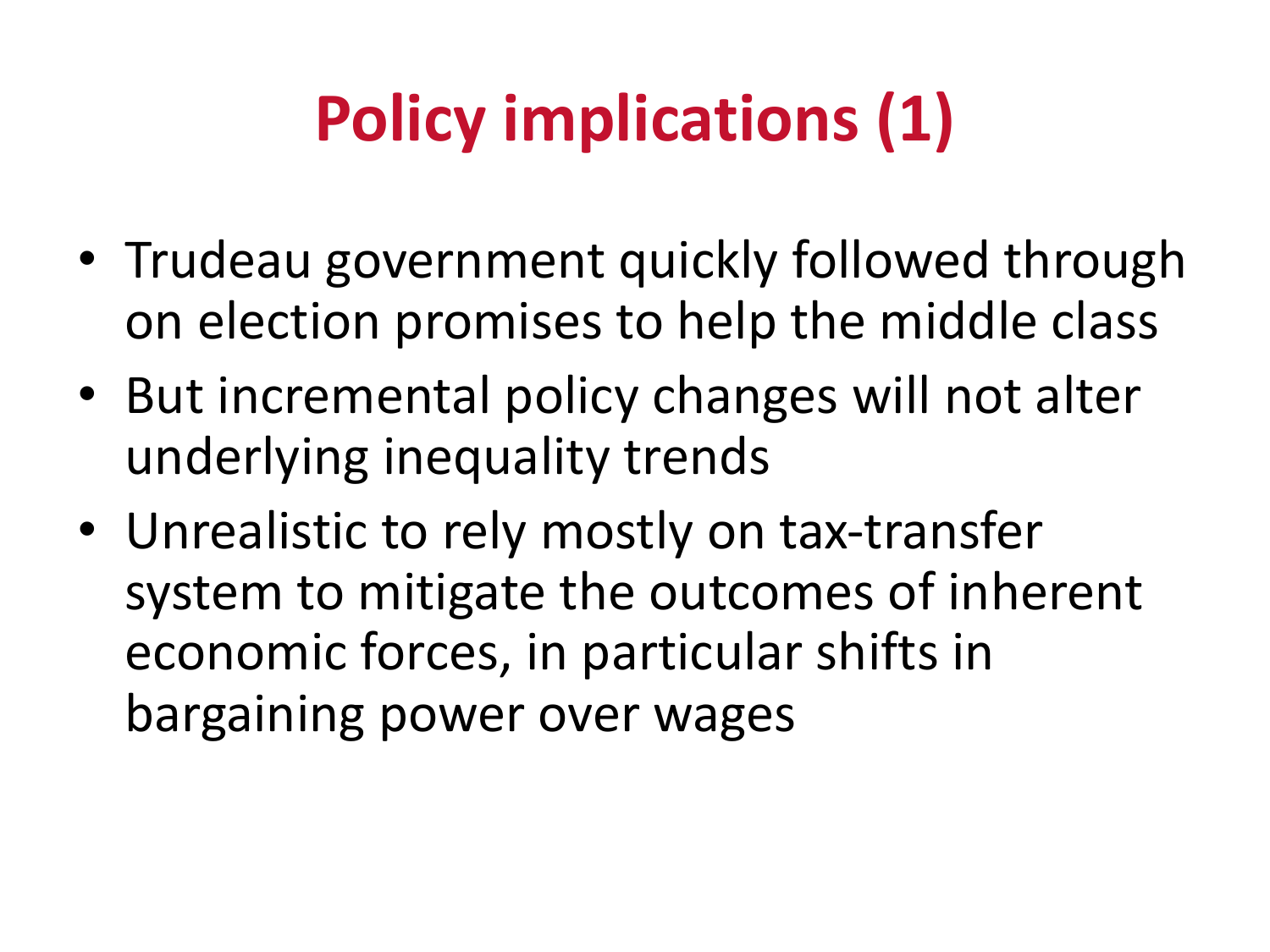# **Policy implications (2)**

- Reduce the ability of top earners to extract rents (taxes, CEO compensation and corporate governance practices)
- Move beyond traditional union framework to give stronger rights and protections to all workers
- A new take on the minimum wage (living wage movement; ongoing experimentation in larger US cities; some Canadian provinces following the lead)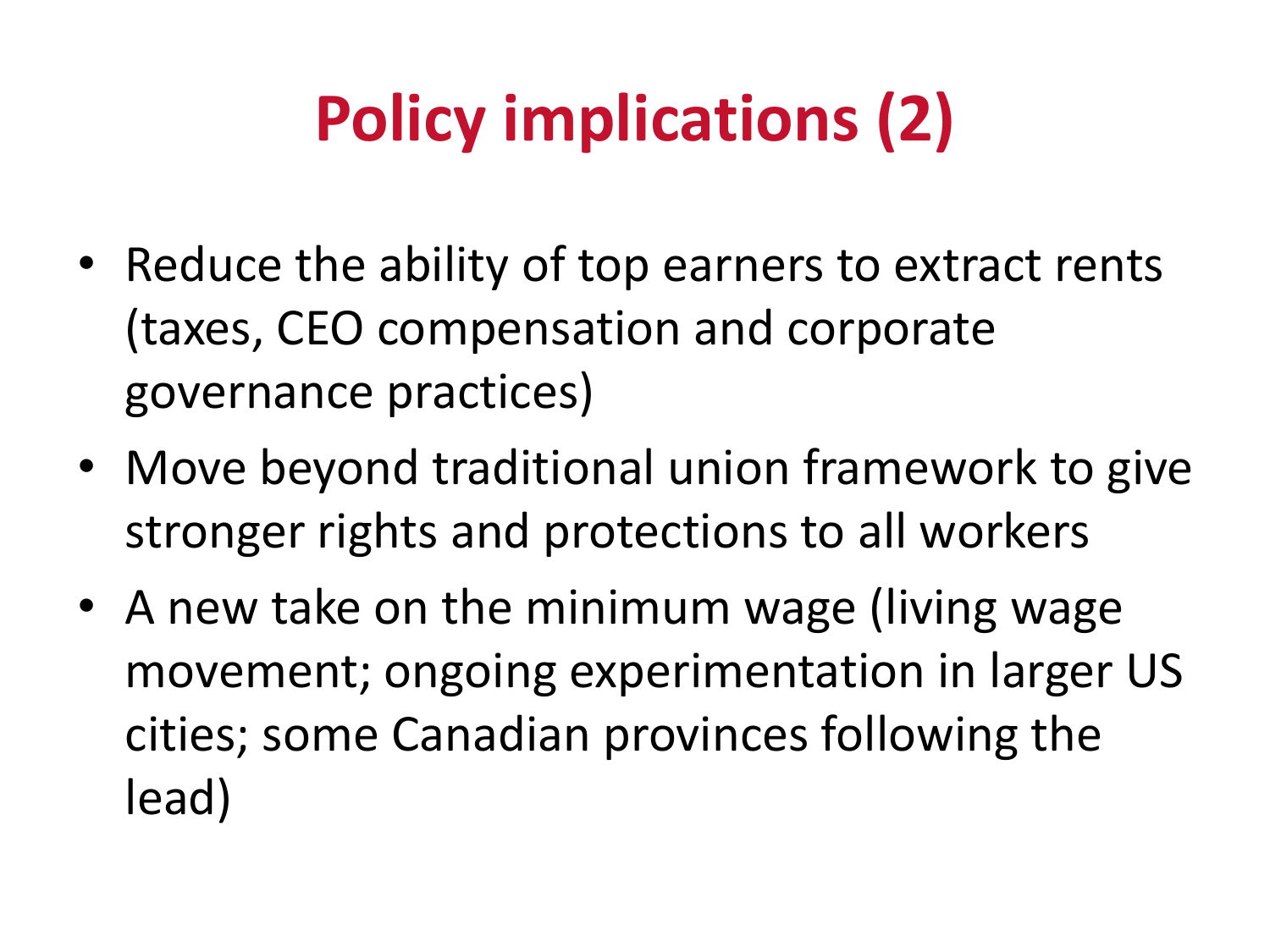### **Income taxes and cash benefits reduce inequality by 22%**

Percentage difference between inequality (measured by the Gini coefficient) of gross market income and inequality of disposable income, working age population



Note: OECD average: un-weighted and based on ten countries for which data are available at all points (Canada, Denmark, Germany, Israel, Italy, the Netherlands, New Zealand, Sweden, United Kingdom and United States).

Source: OECD Income Distribution Database, .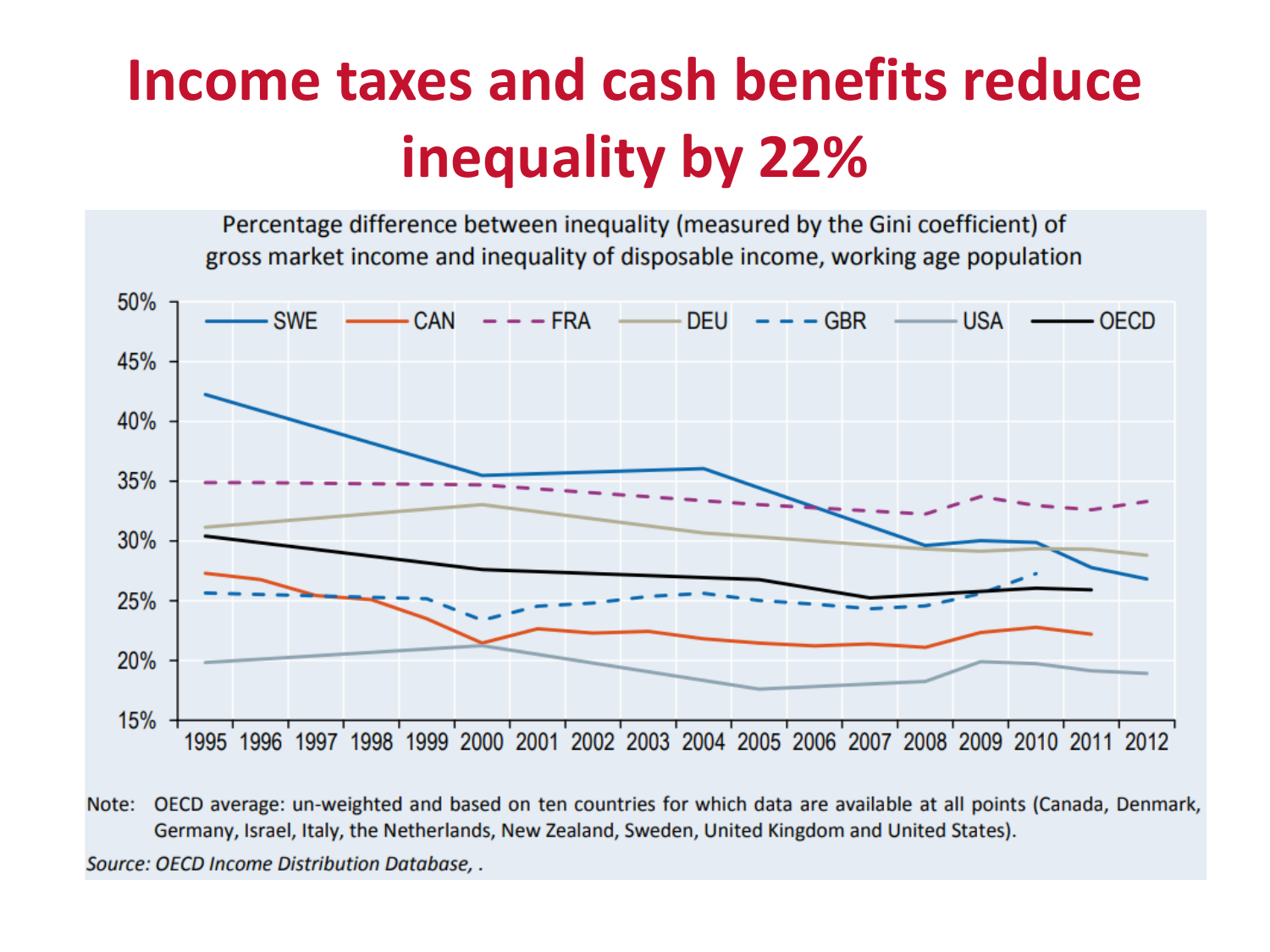## **Time to rethink social safety net for working-age adults**

- EI and social assistance long criticized for letting too many fall through the cracks
- El challenged by rise of precarious work
- Social assistance needs to better help those at risk of recurring and persistent poverty
- Complex web of overlapping income support programs still leaves gaps in the system
- Potential solutions: GAI, earnings supplements, wage insurance and active labour market measures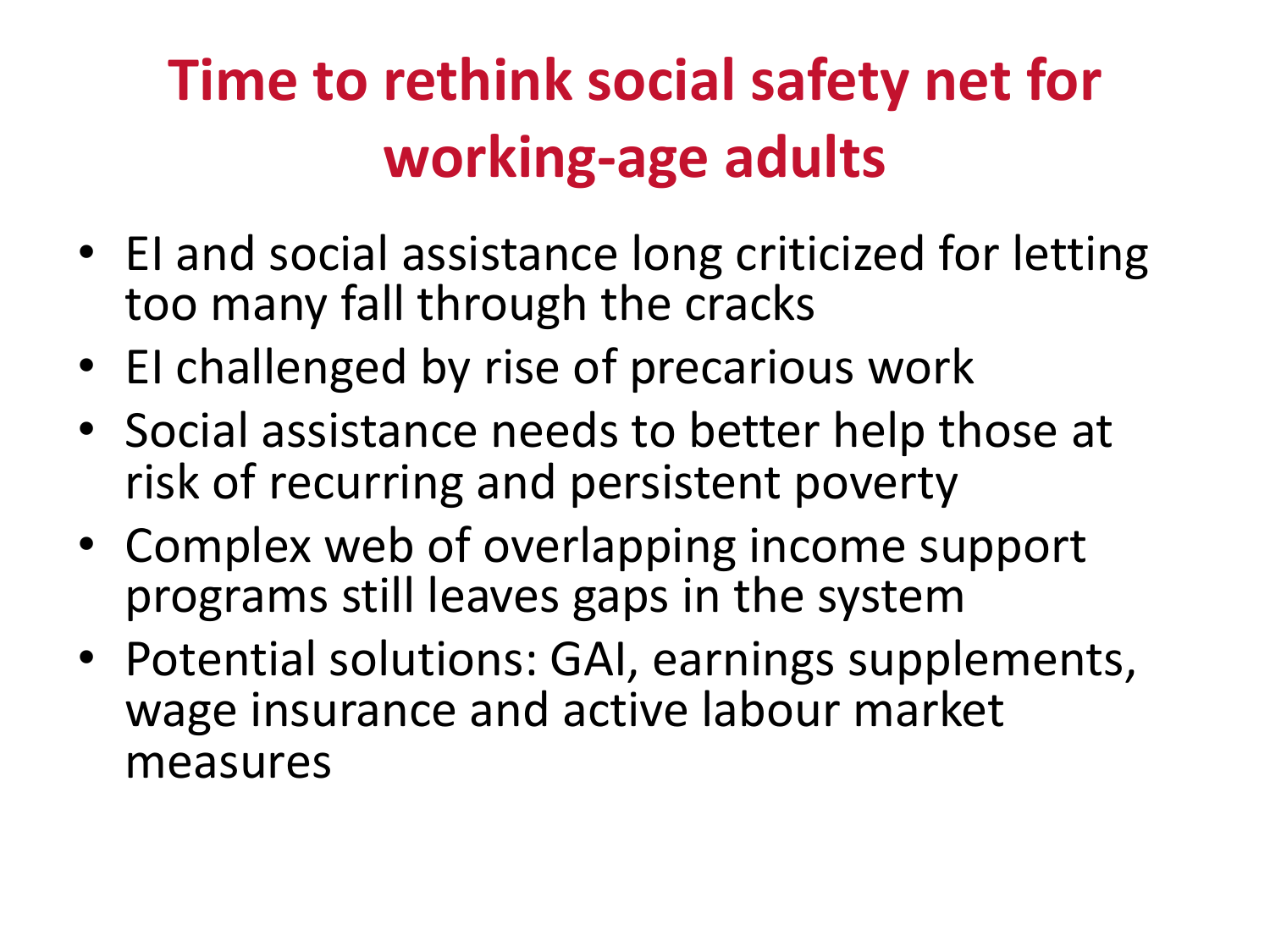# **Public spending on labour market**

#### **measures1**

Spending per unemployed, as a percentage of GDP per capita, 2012 or latest year available



1. Labour market measures include active and passive measures which refer to, respectively, Categories 1 to 7 and Categories 8 to 9 of the OECD/Eurostat Labour Market Programme Database. For more details about the categories, see Grubb and Puymoyen (2008). Countries are ranked in ascending order of the total of both active and passive measures in 2012.

Source: OECD (2015), Back to Work - Canada, Figure 5.6; D. Grubb and A. Puymoyen (2008), "Long-Time Series for Public Expenditure on Labour Market Programmes", OECD Social, Employment and Migration Working Papers, No. 73, http://dx.doi.org/10.1787/230128514343. StatLink Nusle http://dx.doi.org/10.1787/888933370839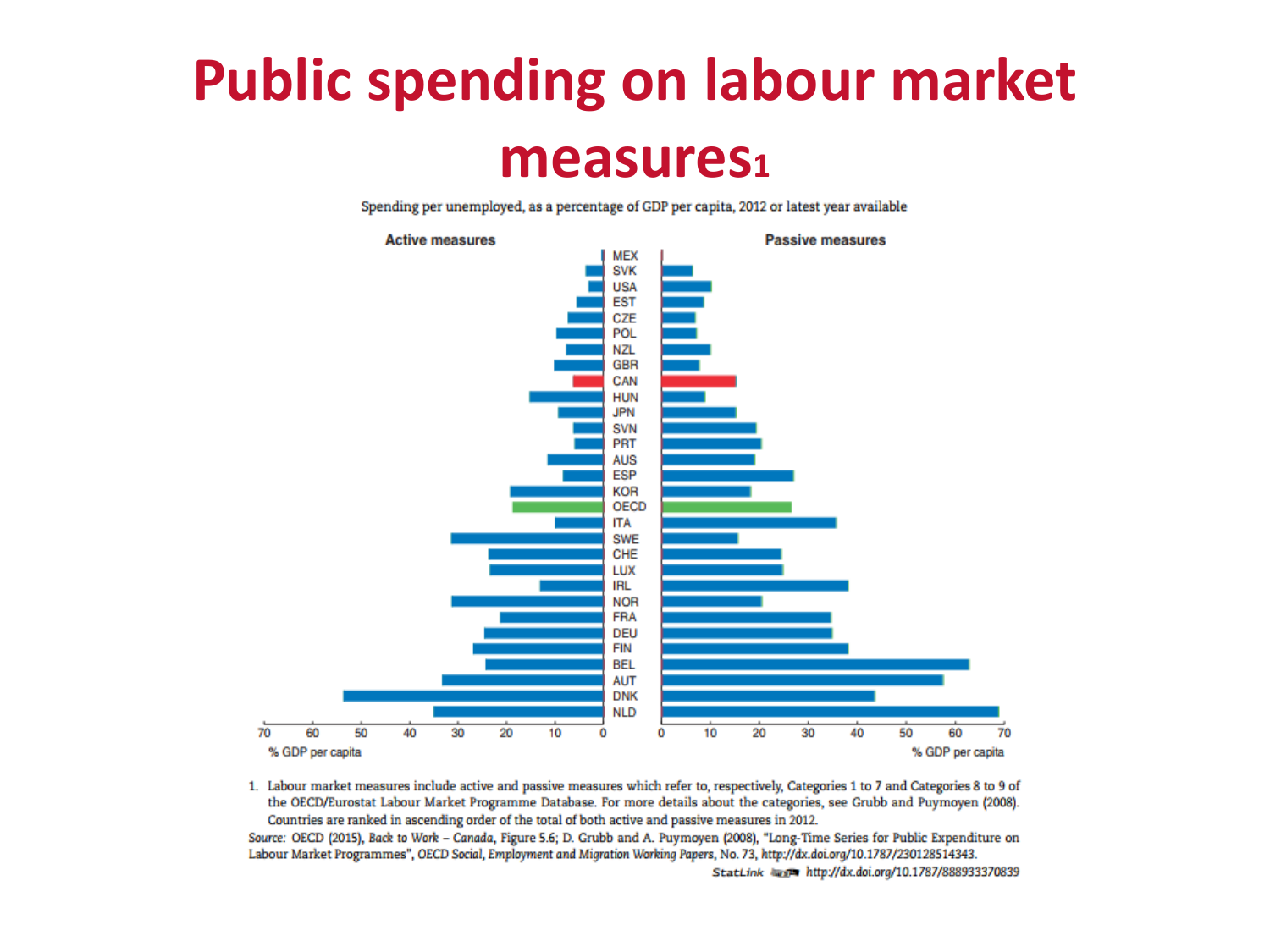### **Employment supports, skills and training**

- Displaced workers need timely access to effective employment supports
- El rules restrict this access for a growing proportion of unemployed
- Older, long-tenured workers have special needs
- There is a broader need to enhance second chance education and training options for working-age adults